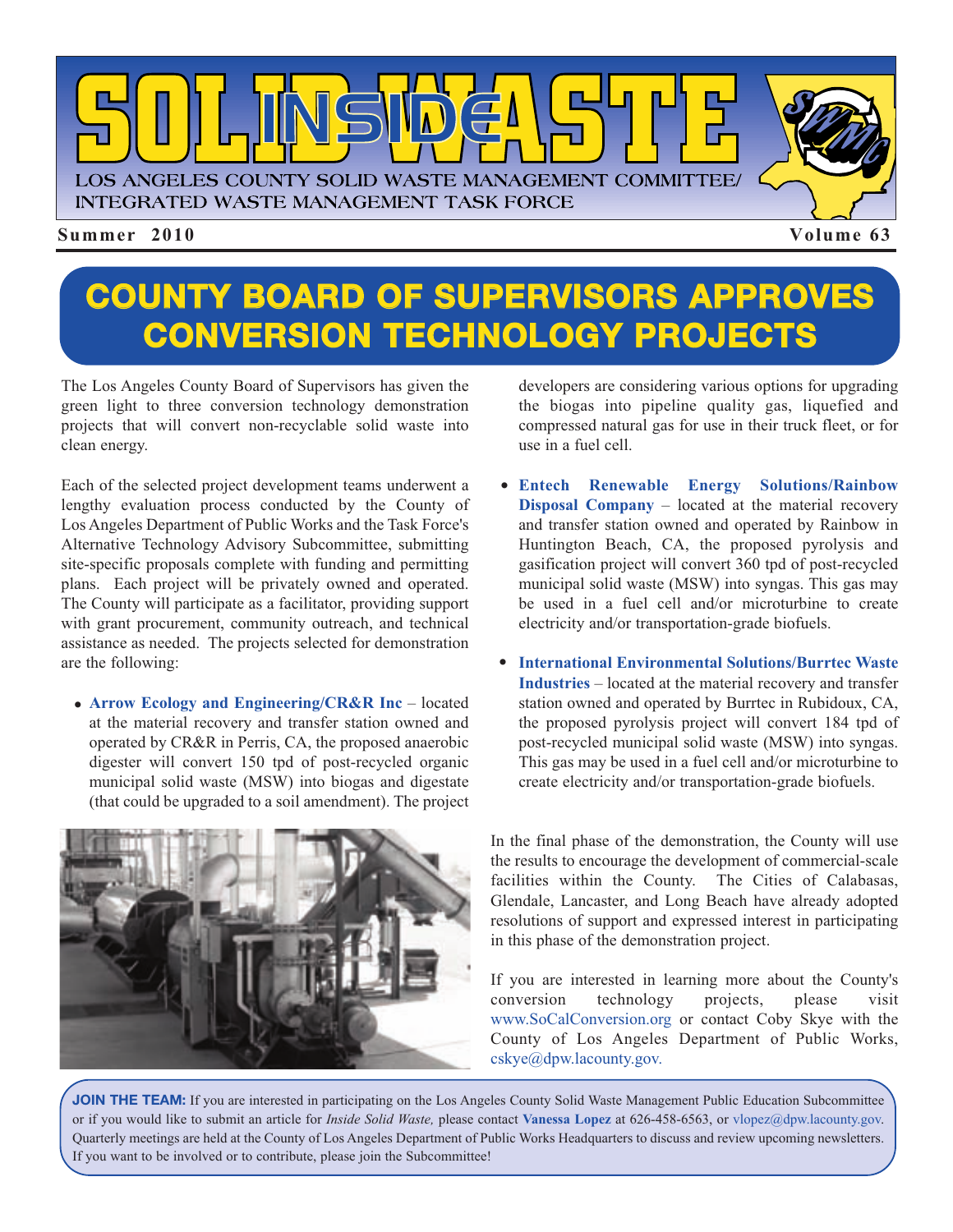### **State Agencies Offer Strong Support for Conversion Technology Legislation**

*On April 15, 2010, the three most influential California state environmental agencies related to waste, energy, and air quality (the Department of Resource Recycling and Recovery, Energy Commission, and the Air Resources Board) joined together to write a letter of support for Assembly Bill 222. AB 222 would create a regulatory pathway for the development of conversion technologies in California. The bill is currently pending consideration by the Senate Environmental Quality Committee. We will continue to update you as this bill progresses through the legislative process.* 

#### **STATE OF CALIFORNIA [ARNOLD SCHW](http://www.arb.ca.gov/homepage.htm)[ARZENEGGER, Governor](http://www.calrecycle.ca.gov/)**

April 15, 2010

The Honorable Joe Simitian Chair, Senate Committee on Environmental Quality State Capitol Building, Room 2205 Sacramento, CA 95814





Subject: Support for AB 222 Regarding Energy from Biogenic Waste

Dear Senator Simitian:

As members of the Bioenergy Interagency Working Group, the California Energy Commission, CalRecycle, and the California Air Resources Board, we write in support of AB 222. Enactment of AB 222 would assist California in meeting State renewable energy and low carbon fuel goals.

Since 2006, the Bioenergy Interagency Working Group has advocated in its Bioenergy Action Plan to *"Amend existing law to revise existing technology definitions and establish new ones, where needed. In particular, review the definitions of gasification, transformation, fermentation, pyrolysis, and manufacturing. Such statutory clarification would enable the utilization of biomass residues through combustion or noncombustion technology."* (Bioenergy Action Plan, July 2006, p.9).

AB 222 would allow new non-incineration technologies to be used in the production of renewable biofuels and electricity from biogenic material diverted from California's landfills. It would achieve this by removing current statutory restrictions that require thermal conversion projects to have zero emissions, a standard required of no other energy generation technology or manufacturing process in the State and one that effectively precludes any municipal solid waste (MSW) conversion technologies from qualifying for California's Renewables Portfolio Standard (RPS).

AB 222 would make it easier for electricity produced from the biogenic waste stream to qualify as renewable electricity under California's RPS. Increasing access to biogenic waste creates another option, thereby enhancing California's ability to meet its ambitious RPS goals while complementing the State's diverse portfolio of renewable energy resources including wind, solar, geothermal, and biomass.

New conversion technologies would assist California in developing local fuel sources as part of the Low Carbon Fuel Standard (LCFS) thereby making better use of resources and providing other benefits. As the LCFS is implemented, additional sources for producing low carbon fuel will be needed to meet the increasing demand. Utilization of MSW can help meet this increased demand and potentially reduce greenhouse gas (GHG) emissions as, on a life-cycle basis, GHG reductions are highest for conversion of local organic waste materials into fuels because they do not require the growing, harvesting, and transportation of cellulosic plant materials. Further, AB 222 would increase the likelihood that landfill methane would be better used in fuel production rather than being flared. It would also help to promote technology innovation and foster green jobs.

On February 4, 2010, the United States Environmental Protection Agency (EPA) released its final rule for the Renewable Fuels Standard (RFS2) allowing the biogenic portion of postrecycled MSW to qualify for the use in the production of advanced biofuels. The renewable fuel provisions of AB 222 would make California consistent with the EPA ruling.

AB 222 supports innovation and the introduction of a range of new technologies for production of biofuels and renewable energy from organic wastes that meets California's environmental standards. Additionally, because only post-recycled waste materials will be used, AB 222 would not weaken the State's policy on recycling. In 2008 alone, an estimated 39.7 million tons of municipal waste were deposited into California landfills when this material could instead be used for energy generation and low carbon fuel production.

James D. Boyd, Chair Bioenergy Interagency Working Group Acting Dirctor Commissioner and Vice Chair Department of Resources Recycling California Energy Commission and Recovery

ufor Allichol

Mary D. Nichols Chair California Air Resources Board

cc: Members, Senate Environmental Quality Committee The Honorable Anthony Adams The Honorable Fiona Ma Carol Mortensen, Consultant to Senate Environmental Quality Committee

Margo Reid Brown Acting Dirctor Department of Resources Recycling and Recovery

Lance Christensen, Consultant, Senate Republican Caucus John Moffatt, Office of the Governor Chris Mowrer, Natural Resources Agency Carolyn Baker, California Environmental Protection Agency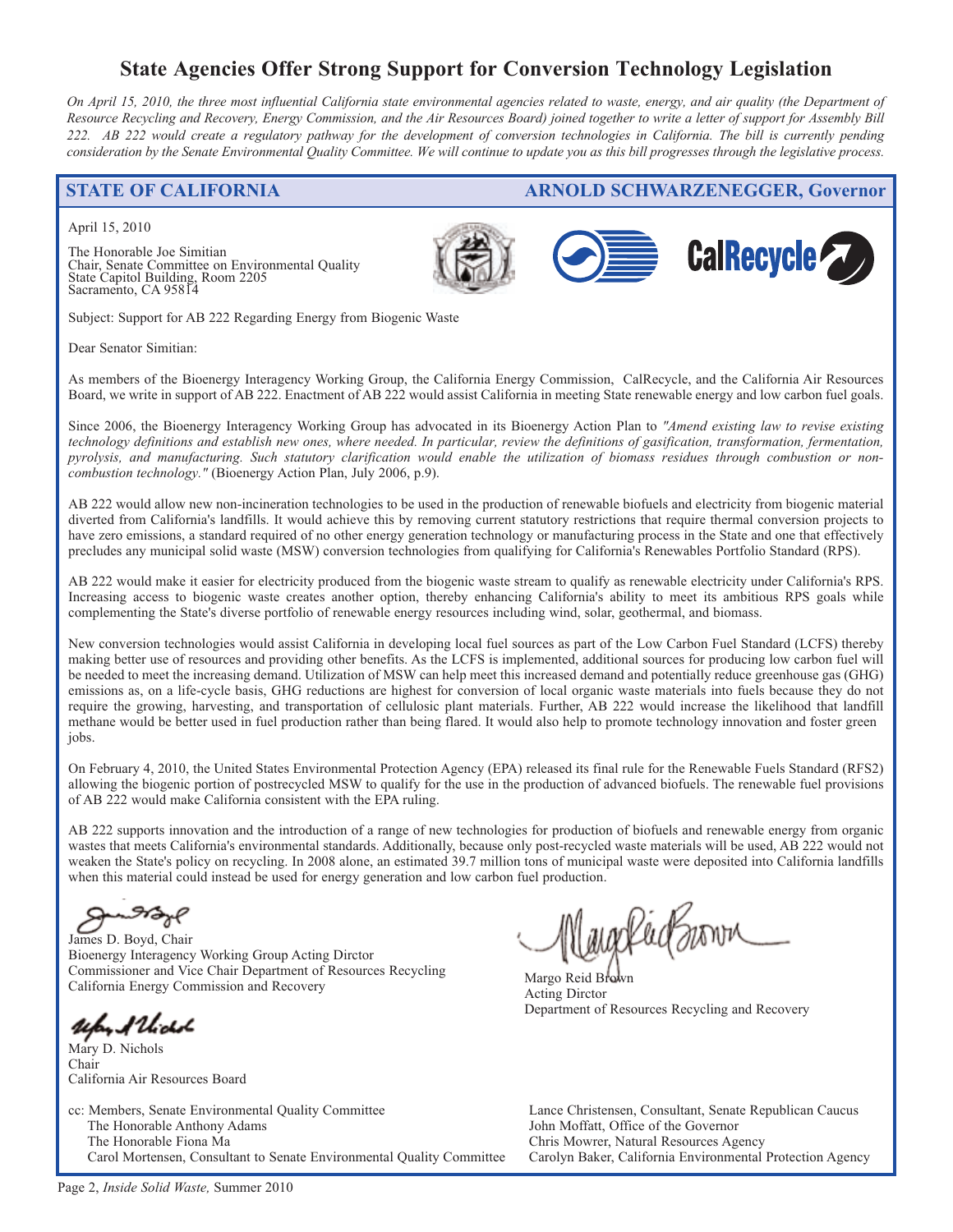## **State Regulations Tighten the Belt on Landfill Postclosure Requirements**

After more than three years of work, State regulations requiring landfill operators to demonstrate financial assurance for postclosure maintenance (PCM) and corrective actions (CA) have finally been strengthened. Effective July 1, 2010, the new regulations provide more protection to the State, local governments, public, and environment.

Active landfills are now required to maintain 30 times the annualized cost estimates of maintenance and monitoring during the postclosure period. Landfill operators must account for potential casual events such as earthquake or fire, and must represent State's cost. Year-to-year reductions are no longer allowed. Operators may apply to reduce the multiplier if they meet certain criteria.

Also, CalRecyle formed two Technical Advisory Groups for CA and Proactive Monitoring Program to develop best management practices and guidelines for successful implementation of the new regulations. A training seminar on the new regulations was provided on May 10, 2010.

Upcoming workshops are as follows:

- July 29, 2010, regarding CA causal events. Location and time to be determined.
- December 2010/January 2011 regarding Non-water release CA. Date, time, and location to be determined.

Additionally, CalRecycle will host a session on CA, proactive monitoring, and other financial assurance issues during the Annual Local Enforcement Agency Conference in February 2011.

For a copy of the regulations, visit www.calrecycle.ca.gov/ [Laws/Rulemaking/Archive/2010/Postclosure/default.htm.](http://www.calrecycle.ca.gov/Laws/Rulemaking/Archive/2010/Postclosure/default.htm) For more information, please contact Linda Lee, County of Los Angeles Department of Public Works, at (626) 458-6973, Monday through Thursday, 7 a.m. to 5:30 p.m., llee@dpw.lacounty.gov, or Mike Mohajer of the Task Force at (909) 592-1147.

### **First Anniversary of Malibu's E-Waste Recycling Event**

The City of Malibu's free quarterly electronic waste collection event was implemented over a year ago. Since then, events are held on the third Saturday in January, April, July, and October. These dates coincide with the monthly Used Oil and Paint Roundup. In addition to E-Waste, residents can also bring used household batteries and Compact Fluorescent Light bulbs (CFLs) for proper disposal.

56 computer and television monitors. The City promoted this recycling event during Earth Month, which celebrated Earth Day's 40th anniversary. Beginning July 17, 2010, both the E-Waste collection and oil roundup events will be relocated to the future City Hall at 23825 Stuart Ranch Road. For more [information, contact Rebecca Nelson at \(310\) 456-2489](http://www.ci.malibu.ca.us/) Ext. 286 or visit the City website: www.ci.malibu.ca.us.

Ninety-five residents participated in the April 2010 collection event, which yielded nearly 3 tons of E-Waste including





Summer 2010, *Inside Solid Waste,* Page 3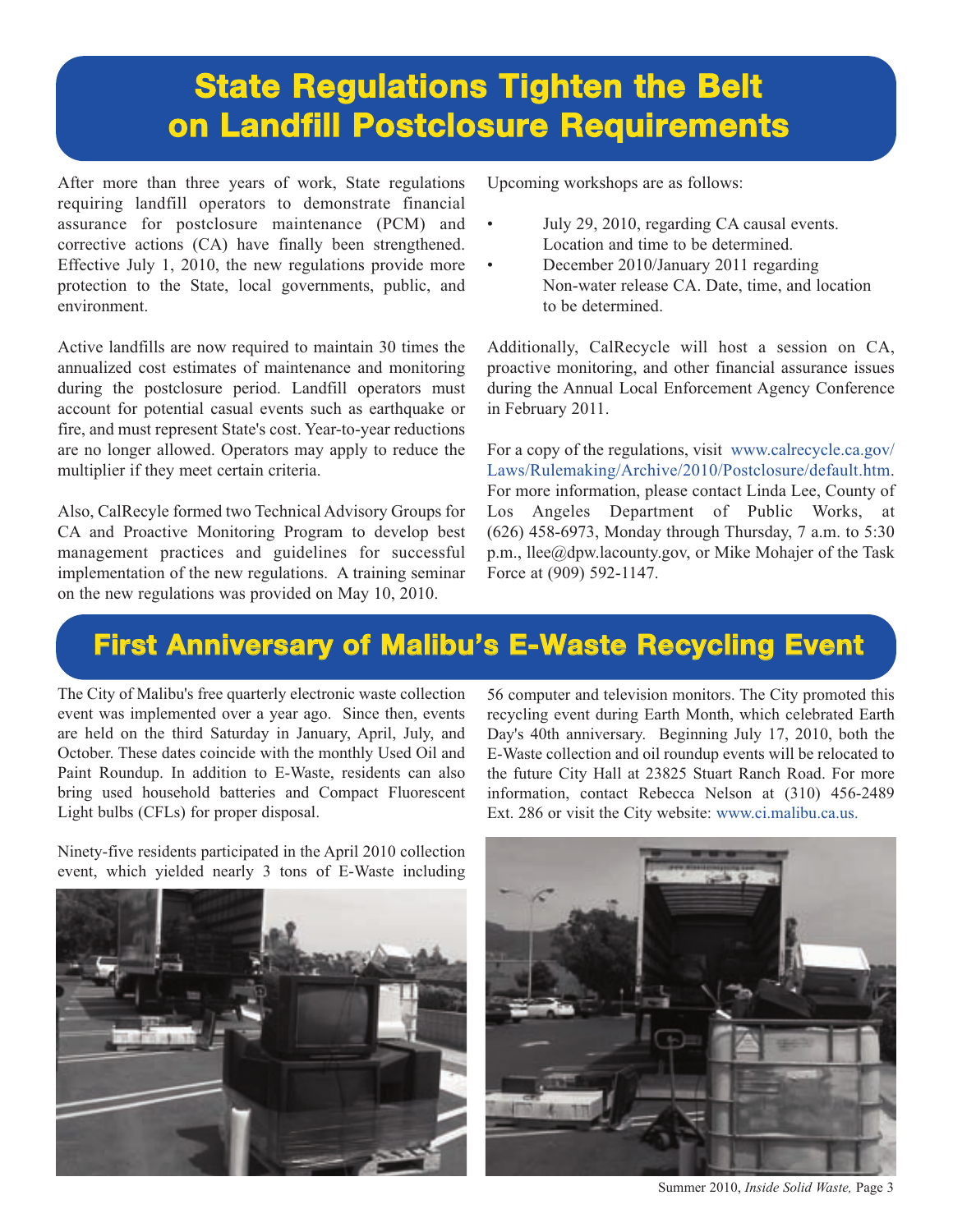[Household Hazardous Waste can be taken to any of thes](http://www.lacitysan.org/solid_resources/special/hhw/safe_centers/index.htm)e locations. Electronic Waste is also accepted. Call 1-800- 98-TOXIC or 1 (888) CLEAN-LA for more information.

**Gaffey Street Collection Center** 1400 N. Gaffey St. San Pedro, CA 90731

*Open Saturday, and Sunday 9 a.m. - 3 p.m.*

**Hyperion Treatment Plant** 7660 W. Imperial Hwy., Gate B Playa Del Rey, CA 90293 *Open Saturday and Sunday 9 a.m. - 3 p.m.*

**Washington Boulevard Collection Center** 2649 E. Washington Blvd. Los Angeles, CA 90021 *Open Saturday and Sunday 9 a.m. - 3 p.m.*

### **Randall Street S.A.F.E. Center**

11025 Randall St. Sun Valley, CA 91352 *Open Saturday and Sunday 9 a.m. - 3 p.m.*

**UCLA Location** (*E-Waste accepted on Saturday only)* 550 Charles E. Young Dr. West Los Angeles, CA 90095 *Open Thursday, Friday, and Saturday 8 a.m. - 2 p.m.* Note: *Services suspended during rainy weather.*

#### **Los Angeles/Glendale Collection Center** 4600 Colorado Blvd. Los Angeles, CA 90039 *Open Saturday and Sunday 9 a.m. - 3 p.m.*

#### **Antelope Valley Environmental Collection Center Antelope Valley Public Landfill** 1200 West City Ranch Rd. Palmdale, CA 93551

*[Open 1st and 3rd Saturday each month 9 a.m. - 3 p.m.](http://ladpw.org/epd/avecc/index.cfm)*



# **WHAT'S UP?**

**HHW ROUNDUPS** are open from 9 a.m. to 3 p.m. unless otherwise indicated. For more information, call the County of Los Angeles Department of Public Works at **1 (888) CLEAN-LA (253-2652).** For information about City of Los Angeles events, call **1 (800) 98-TOXIC (988-6942).**

- August 7 **Whittier** Rio Hondo College, Parking Lot "A," 3600 Workman Mill Rd.
- August 7 **San Dimas** San Dimas High School, 800 West Covina Blvd.
- August 14 **Burbank** Burbank Fire Department Training Center, 1845 Ontario St.
- August 14 **Unincorporated Rowland Heights** John A. Rowland High School, 2000 S. Otterbein Ave.
- August 21 **Arcadia** Santa Anita Race Track, Gate 6, Colorado Place
- August 21 **Sierra Madre** Mariposa Parking Lot, Mariposa Ave. just west of Baldwin Ave.
- August 28 **Downey** Los Angeles County Office of Education, 9300 Imperial Hwy.
- Sept 11 **South Pasadena** South Pasadena Unified School
- 9 2 pm District Headquarters, Parking Lot on Diamond Ave. & Mission St.
- Sept 11 **Alhambra** LA County Department of Public Works (Headquarters), 900 S. Fremont Ave.
- Sept 18 **Carson** Joint Water Pollution Control Plant, West Maintenance Building Parking Lot, 24501 Figueroa St.
- Sept 25 **Cudahy** Lugo Park, 7810 Otis St., 57th St. and Heliotrope Ave.

## **[ANNOUNCEMENT](http://dpw.lacounty.gov/epd/tf/)**

### **Looking for up-to-date information about the Task Force?**

*Visit www.lacountyiswmtf.org where you can find agendas, meeting minutes, and copies of the Inside Solid Waste newsletter.*

Page 4, *Inside Solid Waste,* Summer 2010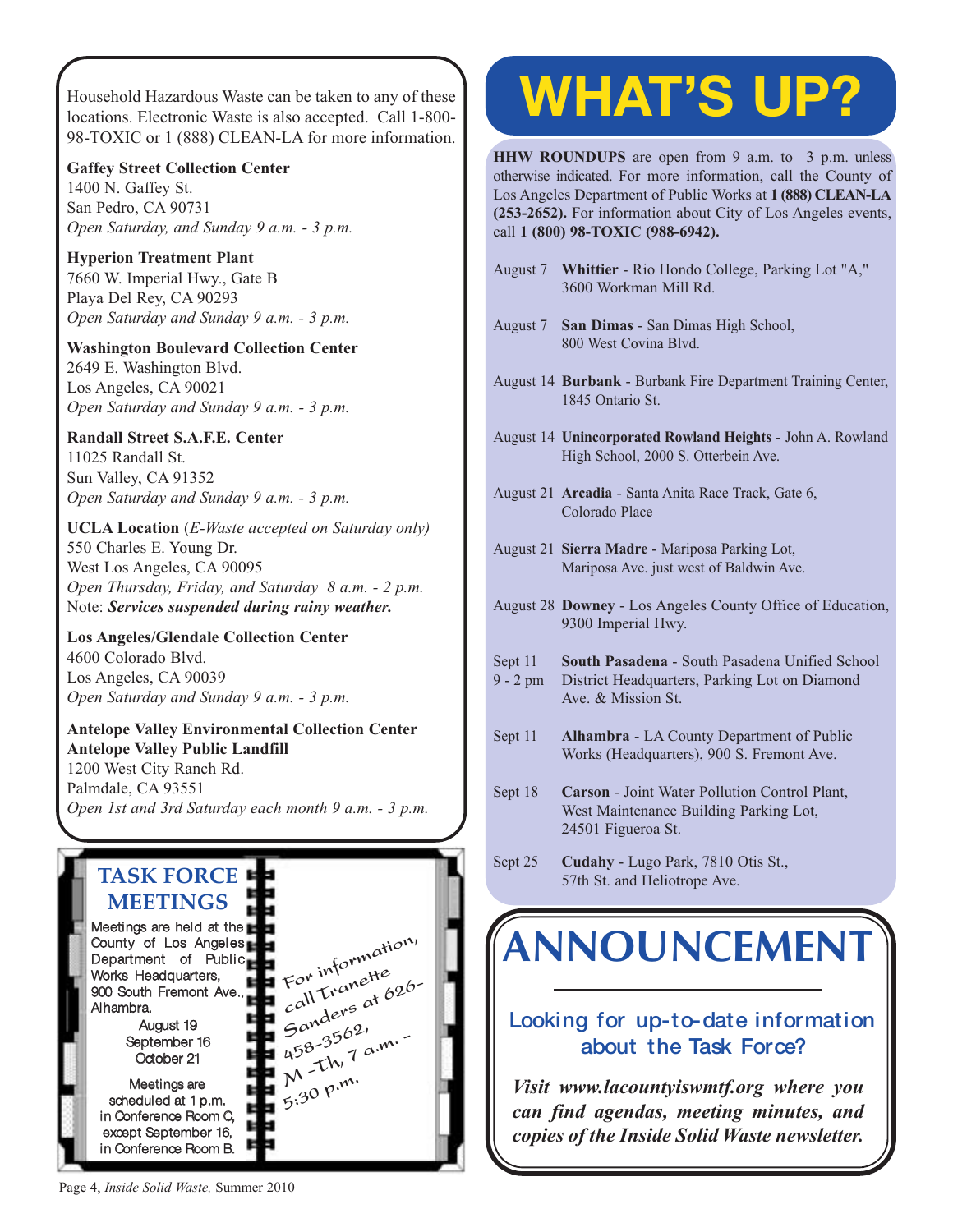### **JUNE 2010 LEGISLATIVE SUMMARY**

The Task Force continuously monitors and analyzes pending legislative bills that may impact solid waste management in Los Angeles County. Below is a summary and status of bills the Task Force has taken a position on through June 2010.

| <b>Bill Number</b> | <b>Task Force Position</b>                          | <b>Status</b>                         | <b>Summary</b>                                                                                                                                                                                                                                                                                                                                                                                                                                                                                                                                                                                                                                                                                                                                                                                                                                                                                                                                                                                                                                                                                                                                                   |
|--------------------|-----------------------------------------------------|---------------------------------------|------------------------------------------------------------------------------------------------------------------------------------------------------------------------------------------------------------------------------------------------------------------------------------------------------------------------------------------------------------------------------------------------------------------------------------------------------------------------------------------------------------------------------------------------------------------------------------------------------------------------------------------------------------------------------------------------------------------------------------------------------------------------------------------------------------------------------------------------------------------------------------------------------------------------------------------------------------------------------------------------------------------------------------------------------------------------------------------------------------------------------------------------------------------|
| AB 222             | Support<br>$7 - 8 - 09$<br>version                  | Senate<br>Appropriations<br>Committee | This bill would define "in-state renewable electricity generation facility" to include a<br>facility that uses conversion technology at a biorefinery. The bill would define<br>"biorefinery" to mean a facility that uses a nonincineration thermal, chemical,<br>biological, or mechanical conservation process, or a combination of those processes, to<br>produce clean burning fuel for generating electricity or a renewable fuel from<br>carbonaceous materials not derived from fossil fuel or solid waste feedstock. This bill<br>would authorize a jurisdiction, should state law require a solid waste diversion of more<br>than 50%, to consider solid waste diverted to a biorefinery as disposal reduction in<br>meeting the solid waste diversion requirement that is above 50%, if the jurisdiction<br>makes a specified certification to California Department of Resources Recycling and<br>Recovery (CalRecycle). This bill would also limit renewable energy diversion credit to<br>the biogenic (non-fossil) fraction of the waste stream.                                                                                                  |
| AB 478             | Oppose<br>$2 - 24 - 09$<br>version                  | Senate<br>Appropriations<br>Committee | This bill would, among other things, require CalRecycle to consult with the State Air<br>Resources Board (ARB) to adopt rules and regulations relating to recycling and solid<br>waste management to reduce greenhouse gas emissions.                                                                                                                                                                                                                                                                                                                                                                                                                                                                                                                                                                                                                                                                                                                                                                                                                                                                                                                            |
| AB 479             | Continue to<br>Oppose<br>$8 - 17 - 09$<br>version   | Senate<br>Appropriations<br>Committee | This bill would require that on January 1, 2020, and annually thereafter, CalRecycle<br>ensures 75% of all solid waste generated is source reduced, recycled, and composted.<br>It would also require jurisdictions to implement a commercial recycling program and<br>any owner or operator of a business that contracts for solid waste services and<br>generates more than four cubic yards of material per week, arrange for recycling<br>services. The term 'business' is defined to include commercial businesses, multi-family<br>residential units of five units or more, and self-haulers. Finally, the bill would<br>eliminate current provisions in State law for the local task force to comment and review<br>updates of Non-Disposal Facilities Elements.                                                                                                                                                                                                                                                                                                                                                                                          |
| AB 737             | Continue to<br>Oppose<br>$6 - 2 - 10$<br>version    | Senate<br>Appropriations<br>Committee | This bill would require that on January 1, 2020, and annually thereafter, CalRecycle<br>ensures 75% of all solid waste generated is source reduced, recycled, and composted.<br>It would also require jurisdictions implement a commercial recycling program and any<br>owner or operator of a business that contracts for solid waste services and generates<br>more than four cubic yards of material per week, arrange for recycling services. The<br>term "business" is defined to include commercial businesses, multi-family residential<br>units of five units or more, and self-haulers. Additionally, the bill would authorize a<br>local enforcement agency to approve permits through a pro-forma approval process<br>when significant changes are made in the design or operation of the solid waste<br>facility, regardless if those changes are authorized by the existing permit or if they are<br>consistent or in conflict with the host jurisdiction's land use permit. Furthermore, this<br>bill would eliminate current provisions in State law for the local task force to comment<br>and review updates of Non-Disposal Facility Elements. |
| AB 925             | Support<br>$6 - 30 - 09$<br>version                 | Senate<br>Appropriations<br>Committee | This bill would prohibit a retailer, on and after January 1, 2012, from selling a single-<br>use plastic beverage container with a cap not tethered or affixed to the beverage<br>container.                                                                                                                                                                                                                                                                                                                                                                                                                                                                                                                                                                                                                                                                                                                                                                                                                                                                                                                                                                     |
| AB 1004            | Oppose<br>Unless Amended<br>$6 - 2 - 10$<br>version | Senate<br>Appropriations<br>Committee | This bill would extend deadlines imposed by the State Solid Waste Postclosure and<br>Corrective Action Trust Fund (Trust Fund) enacted with the passage of AB 274<br>(Portantino, 2009). The voluntary Trust Fund allows an owner of a landfill facility in<br>operation on and after July 2011 to pay into the Trust Fund to be used by the state for<br>postclosure and corrective action at any in-state landfill, should the landfill operator not<br>be able to conduct the required postclosure maintenance and/or corrective action<br>activities. The bill would also remove the existing 50% threshold at which the creation<br>of the proposed Trust Fund would be warranted. The Task Force opposed AB 274,<br>unless amended, as it did not sufficiently protect local governments and did not address<br>how the Trust Fund may recover its expenditures if a private operator files for<br>bankruptcy. The Task Force opposes AB 1004 unless amended for similar reasons.                                                                                                                                                                          |
| AB 1329            | Remove<br>Support for<br>$7 - 1 - 09$<br>version    | Senate<br>Appropriations<br>Committee | As introduced, this bill prohibited the distribution of polyvinyl chloride plastic single<br>use packaging containers, but was gutted and amended on September 4, 2009. As<br>amended, the bill proposes to delay the operative date of the abolishment of the<br>California Integrated Waste Management Board (Waste Board) from January 1, 2010,<br>to January 1, 2011. Effective January 1, 2010, the Waste Board was abolished as a<br>result of the chaptering of SB 63 (Strickland, 2009) and all duties and responsibilities<br>were transferred to CalRecycle.                                                                                                                                                                                                                                                                                                                                                                                                                                                                                                                                                                                           |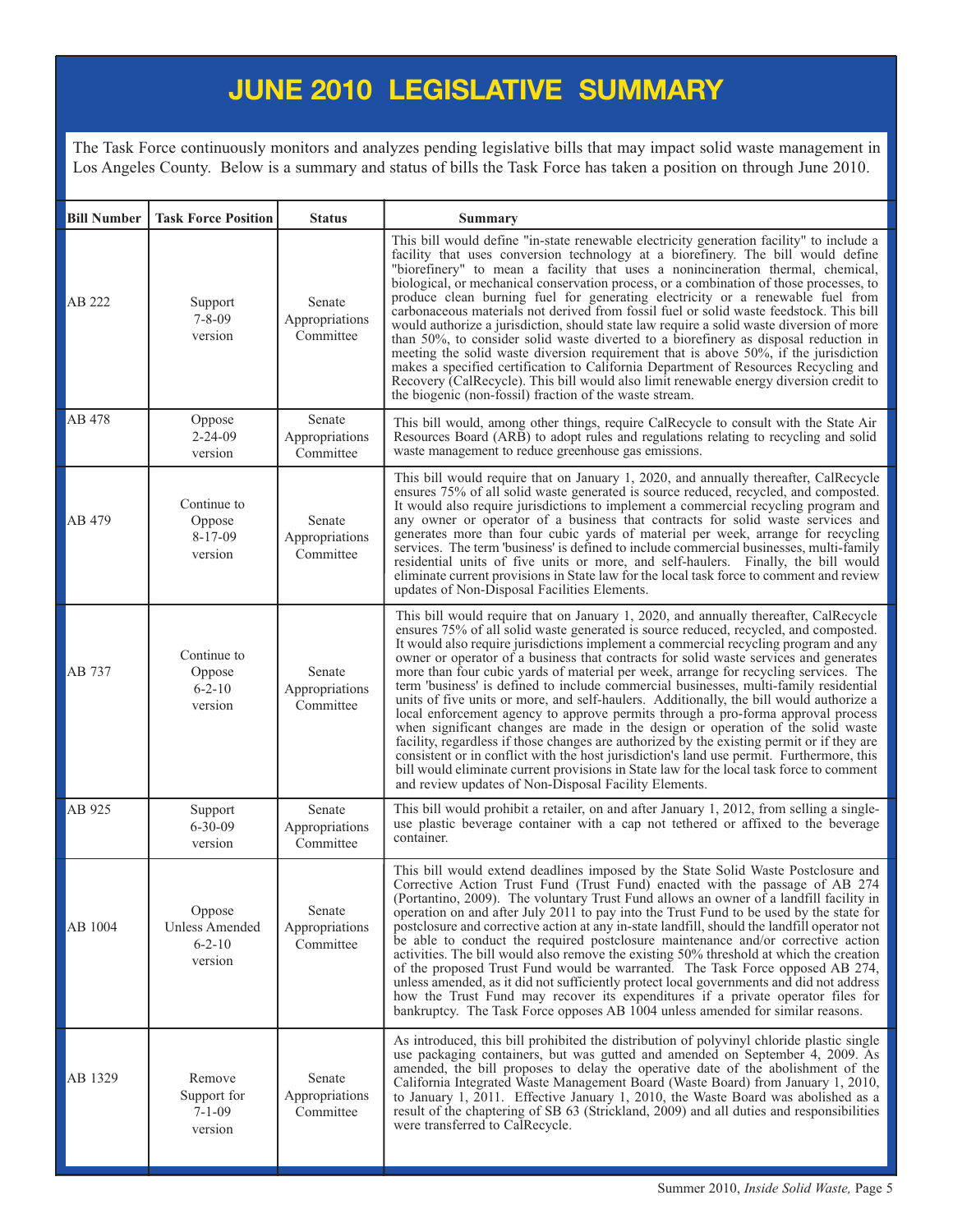|         |                                                   |                                                                                      | <b>JUNE 2010 LEGISLATIVE SUMMARY</b>                                                                                                                                                                                                                                                                                                                                                                                                                                                                                                                                                                                                                                                                                                                                   |
|---------|---------------------------------------------------|--------------------------------------------------------------------------------------|------------------------------------------------------------------------------------------------------------------------------------------------------------------------------------------------------------------------------------------------------------------------------------------------------------------------------------------------------------------------------------------------------------------------------------------------------------------------------------------------------------------------------------------------------------------------------------------------------------------------------------------------------------------------------------------------------------------------------------------------------------------------|
|         | <b>Bill Number Task Force Position</b>            | <b>Status</b>                                                                        | <b>Summary</b>                                                                                                                                                                                                                                                                                                                                                                                                                                                                                                                                                                                                                                                                                                                                                         |
| AB 1343 | Support<br>$7 - 13 - 09$<br>version               | Senate<br>Appropriations<br>Committee                                                | This bill would create an architectural paint recovery program and require architectural<br>paint manufacturers to develop and implement strategies to reduce the generation,<br>promote the reuse, and manage the end-of-life impact of post consumer paint through<br>collecting, transporting, and processing. It would also prohibit manufacturers or<br>retailers from selling architectural paint in this state, unless the manufacturer submits a<br>paint stewardship plan individually or through a representative of CalRecycle.                                                                                                                                                                                                                             |
| AB 1793 | Support<br>If Amended<br>$2 - 10 - 10$<br>version | Senate<br>Transportation<br>and Housing<br>Committee                                 | This bill would disallow governing documents of common interest developments from<br>prohibiting the use of artificial turf or any other synthetic surface that resembles grass.<br>Amendments requested related to extended producer responsibility practices for the<br>end-of-life management of the product, minimizing mold build up underneath the<br>product, and establishing recycled content requirements.                                                                                                                                                                                                                                                                                                                                                   |
| AB 1858 | Support<br>If Amended<br>$4 - 13 - 10$            | Senate<br>Appropriations<br>Committee                                                | This bill would permit the State Department of Public Health (Public Health) to<br>authorize sharps exchange services in any location where it determines conditions exist<br>for the rapid spread of potentially deadly or disabling infections that are spread through<br>the sharing of used needles and syringes. The bill would also require Public Health to<br>establish a process to allow local entities to apply for authorization to establish and<br>maintain on its Internet website the address and contact information of programs<br>providing hypodermic needle and syringe exchange services. Amendments requested<br>related to local land use encroachment and the need to ensure the proper collection and<br>management of the needles provided. |
| AB 1998 | Support<br>$2 - 17 - 10$<br>version               | Senate<br>Appropriations<br>Committee                                                | This bill would, on and after January 1, 2012, prohibit a store, as defined, from<br>providing a single-use plastic carryout bag to a customer. The bill would require a store,<br>on and after January 1, 2012, to either make reusable bags available or for purchase by<br>the customer. This bill would require a store, on and after July 1, 2013, to only provide<br>reusable bags or to make available for sale recycled paper bags at a cost not less than<br>\$0.05.                                                                                                                                                                                                                                                                                          |
| AB 2139 | Support<br>$4 - 6 - 10$<br>version                | Dead                                                                                 | This bill previously proposed to create the California Product Stewardship Act,<br>mandating the establishment of product stewardship plans for home-generated medical<br>sharps, pesticides intended for residential use, and non-refillable propane cylinders.<br>AB 2139 would have also prohibited the producer of a covered product from selling a<br>covered product unless CalRecycle approved the covered product's stewardship plan.<br>As amended the bill would have required CalRecycle, by January 1, 2012, in<br>consultation with specified state agencies, to submit a report to the Legislature<br>recommending that one or more consumer products be designated as a "covered<br>product."                                                           |
| AB 2176 | Support<br>$4 - 22 - 10$<br>version               | Dead                                                                                 | This bill would have defined "class 1 lamp" as a lamp containing mercury and "class 2<br>lamp" as a lamp that produces less than 45 lumens of light per watt. This bill would have<br>required the producer of mercury containing lamps, by September 30, 2011, to submit a<br>project stewardship plan with regard to the financing for the collection and final proper<br>disposition of these lamps to the Department of Toxic Substance Control (DTSC). This<br>bill would have required the producer of a class 2 lamp, by January 1, 2014, and on or<br>before January 1 annually thereafter, to pay to the State Energy Resources Conservation<br>and Development Commission a fee for specified research.                                                      |
| AB 2398 | Support<br>$4 - 14 - 10$<br>version               | Senate<br>Appropriations<br>Committee                                                | This bill would require a producer, or the carpet stewardship organization created by one<br>or more producers of a carpet, to submit a carpet stewardship plan to CalRecycle by<br>September 30, 2011. The plan would be required to include product goals and targeted<br>collection rates of 25% by January 1, 2017, and 50% by January 1, 2022, with an<br>ultimate goal of 95%. AB 2398 would prohibit a producer, wholesaler, or retailer, on<br>and after April 1, 2012, from selling a carpet unless the carpet stewardship plan is<br>deemed complete.                                                                                                                                                                                                        |
| AB 2529 | Support<br>$5 - 28 - 10$<br>version               | Senate<br><b>Business</b><br>Professions<br>and Economic<br>Development<br>Committee | This bill would require the ARB, Energy Commission, Department of Fish and Game,<br>and the Department of Housing and Community Development to complete a related<br>economic impact analysis, as defined, for any proposed regulation that will have an<br>adverse economic impact on California business enterprises and individuals in an<br>amount exceeding \$10,000,000, as specified. Entities would also be required to submit<br>the related economic impact analysis to a prescribed peer review process, if specified<br>conditions occur. Amendments requested were related to adding CalRecycle to the list<br>of State agencies required to complete economic impact analyses.                                                                           |
| AB 2565 | Support<br>$4 - 5 - 10$<br>version                | Senate<br>Appropriations<br>Committee                                                | This bill would authorize the lead agency conducting an Environmental Impact Report<br>to make available on their website any notices, responses, or other documents that are<br>required to be made available to the public or to other public agencies. This bill would<br>also authorize these documents be made available by digital copy via various formats.<br>The lead agency would be required to provide a copy of a CEQA document to a member<br>of the public or a public agency upon request.                                                                                                                                                                                                                                                             |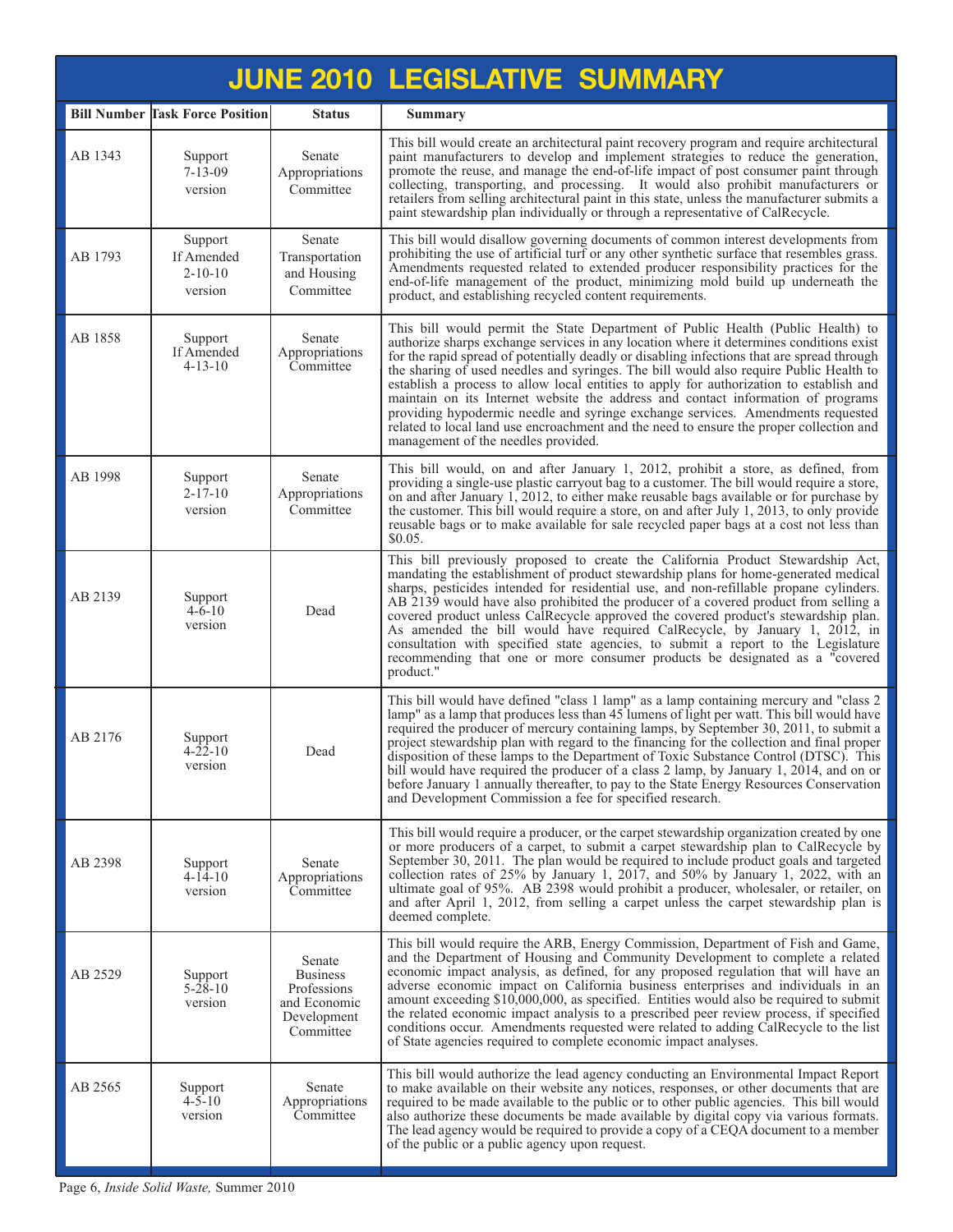|           |                                                          |                                                                           | <b>JUNE 2010 LEGISLATIVE SUMMARY</b>                                                                                                                                                                                                                                                                                                                                                                                                                                                                                                                                                                                                                                                                                                                                                                |
|-----------|----------------------------------------------------------|---------------------------------------------------------------------------|-----------------------------------------------------------------------------------------------------------------------------------------------------------------------------------------------------------------------------------------------------------------------------------------------------------------------------------------------------------------------------------------------------------------------------------------------------------------------------------------------------------------------------------------------------------------------------------------------------------------------------------------------------------------------------------------------------------------------------------------------------------------------------------------------------|
|           | <b>Bill Number Task Force Position</b>                   | <b>Status</b>                                                             | <b>Summary</b>                                                                                                                                                                                                                                                                                                                                                                                                                                                                                                                                                                                                                                                                                                                                                                                      |
| SB 25     | Oppose<br>$4 - 13 - 09$<br>version                       | Assembly<br>Natural<br>Resources<br>Committee                             | This bill previously required the Waste Board, to develop a strategic and comprehensive<br>plan to achieve a 60% and 75% diversion rate from landfill disposal or transformation<br>by 2015 and 2020, respectively. The bill was gutted and amended on June 21, 2010. As<br>amended, the bill adds provisions to the definitions of 'render' and 'rendering,' as defined<br>within the California Food and Agricultural Code.                                                                                                                                                                                                                                                                                                                                                                       |
| SB 390    | Support<br>$2 - 26 - 09$<br>version                      | Senate<br>Appropriations<br>Committee                                     | This bill would extend the Recycling Market Development Revolving Loan Program and<br>the continuous appropriation to July 1, 2021. This bill would also authorize the<br>CalRecycle, until July 1, 2016, and if the funding for the program is in excess of<br>\$2,000,000, to provide loans that do not exceed the lesser of $$2,000,000$ or 3/4 of the<br>cost of the project. Currently the bill is in suspense.                                                                                                                                                                                                                                                                                                                                                                                |
| SB 531    | Oppose<br>$2 - 27 - 09$<br>version                       | Assembly<br>Natural<br>Resources<br>Committee                             | The bill, as introduced, would have extended the prohibition on local government within<br>current State law to impose a fee on plastic single-use carryout bags from 2013 to 2018<br>as well as include paper single-use carryout bags within the prohibition. As amended,<br>the bill would provide additional guidance to manufacturers regarding educational<br>materials provided to stores for reducing, reusing, and the recycling of plastic bags on<br>and after July 1, 2011. The bill would also authorize CalRecycle to modify and approve<br>those educational materials by January 1, 2012, and also set minimum requirements for<br>information to be included in the educational materials.                                                                                         |
| SB 624    | Remove Support<br>If Amended<br>$4 - 13 - 09$<br>version | Assembly<br>Natural<br>Resources<br>Committee                             | This bill previously sought to define the terms "anaerobic digestion," "composting<br>operation," and "composting facility." This bill would have also revised the definition of<br>"transformation" to exclude anaerobic digestion. However, the bill was gutted and<br>amended, and the bill now seeks to remove serpentine as the state rock and lithologic<br>emblem and would leave the state rock unspecified.                                                                                                                                                                                                                                                                                                                                                                                |
| SB 722    | Oppose<br>Unless Amended<br>$3-4-10$<br>version          | Senate<br>Appropriations<br>Committee                                     | This bill would revise the 20% RPS implementation date from December 31, 2010, to<br>December 31, 2013, and increase the amount of renewable energy a retail seller of<br>electricity must procure to 25% by December 31, 2016, and 33% by December 31,<br>2020.<br>This bill would perpetuate restrictive requirements that effectively remove<br>municipal solid waste conversion technologies from being classified as "renewable"<br>electric generation facilities." SB 722 would also preclude future landfill gas-to-energy<br>projects from qualifying as "renewable electrical generation facilities."                                                                                                                                                                                     |
| SB 1029   | Support<br>If Amended<br>$4 - 7 - 10$<br>version         | Assembly<br>Appropriations<br>Committee                                   | This bill would, among other things, for the period beginning January 1, 2011, and<br>ending December 31, 2018, permit a physician or pharmacist, without a prescription or<br>a permit, to furnish 30 or fewer hypodermic needles or syringes to an individual. This<br>bill also requires pharmacies to provide consumers with prescribed options for the<br>disposal of hypodermic needles and syringes. Amendments requested related to making<br>the disposal options free of charge to customers by participating physicians and<br>pharmacists.                                                                                                                                                                                                                                              |
| SB 1502   | Support<br>$2 - 17 - 10$<br>version                      | Senate<br>Appropriations<br>Committee                                     | This bill previously required the Waste Board, to develop a strategic and comprehensive<br>plan to achieve a 60% and 75% diversion rate from landfill disposal or transformation<br>by 2015 and 2020, respectively. The bill was gutted and amended on June 21, 2010. As<br>amended, the bill adds provisions to the definitions of 'render' and 'rendering,' as defined<br>within the California Food and Agricultural Code.                                                                                                                                                                                                                                                                                                                                                                       |
| SB 1100   | Support<br>and Amend<br>$4 - 22 - 10$<br>version         | Assembly<br>Appropriations<br>Committee                                   | This bill would, by September 30, 2011, require a producer of household batteries or the<br>product stewardship organization created by one or more producers to submit a product<br>stewardship plan to CalRecycle, which would be required to include specified elements,<br>including product goals and collection rates of 50% by 2014, 70% by 2017, with an<br>ultimate goal of a 95% collection rate. The bill would also prohibit a producer,<br>wholesaler, or retailer, on and after January 1, 2012, from selling household batteries<br>unless the stewardship plan is deemed complete. Amendments requested related to the<br>reimbursement of costs to local governments as a result of costs incurred in connection<br>with the administration and collection of household batteries. |
| H.R. 1158 | Support<br>$2 - 24 - 09$<br>version                      | House<br>Committee<br>on Ways<br>and Means                                | This bill would allow for a business-related tax credit for the production, sale, or use of<br>biogas. The term "biogas" would be defined as a gas that is derived by from qualified<br>energy feedstock (such as landfill, sewage, food industry, animal, or agricultural waste)<br>using anaerobic digesters or other biological, chemical, or thermal processes.                                                                                                                                                                                                                                                                                                                                                                                                                                 |
| H.R. 1191 | Support<br>$2 - 25 - 09$<br>version                      | House<br>Subcommittee<br>on Crime<br>Terorism<br>and Homeland<br>Security | This bill would remove the current requirement that law enforcement officers be<br>involved in the normal operations of residential drug take-back programs; allow<br>caretakers, as defined, to dispose of controlled substances through drug take-back<br>programs; require drug take-back programs to be designed and operated conveniently<br>and cost-effectively; ensure environmentally sound disposal of waste medicines by<br>prohibiting the labeling of medication that encourages flushing or disposing in a<br>municipal solid waste landfill.                                                                                                                                                                                                                                         |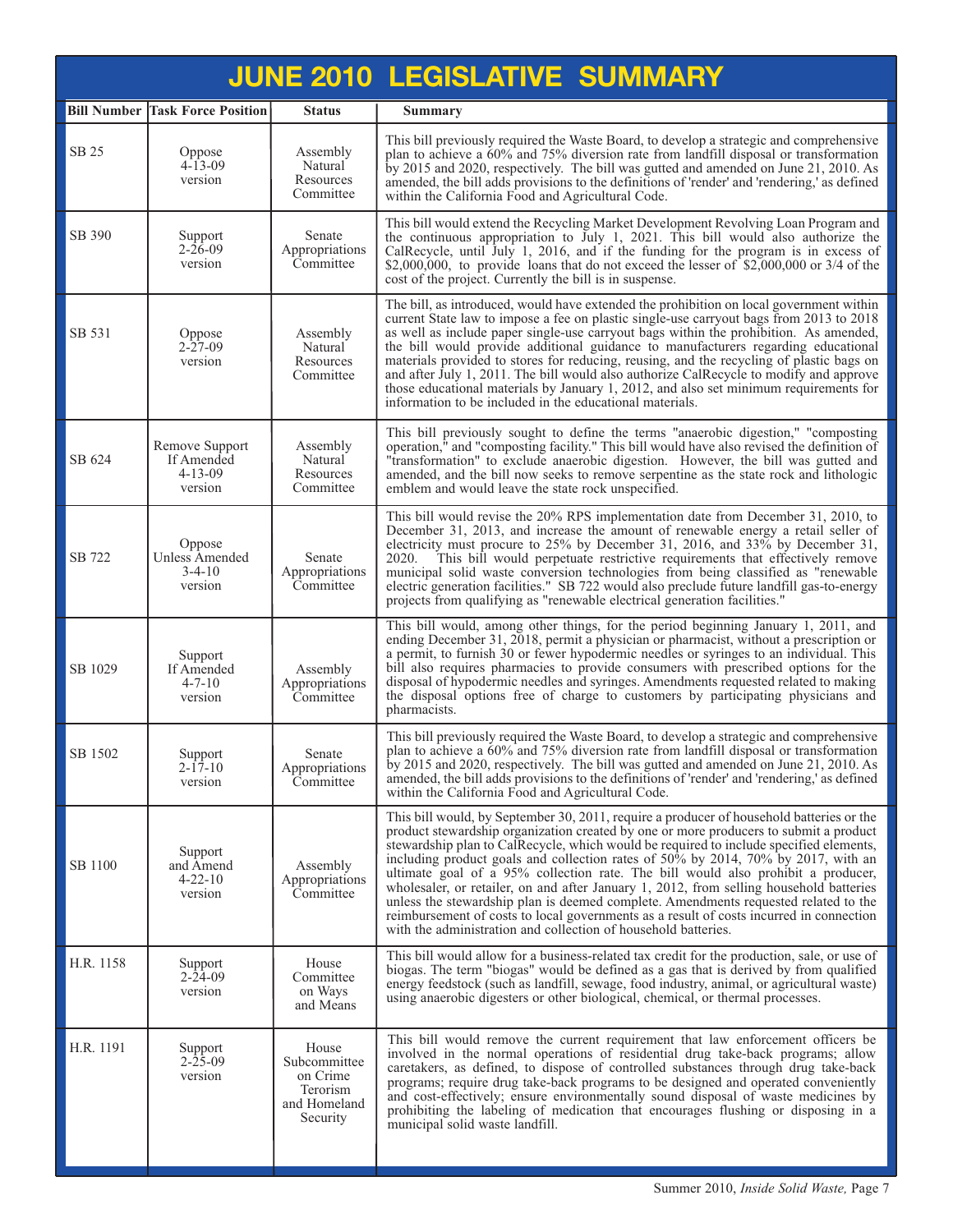|                       |                                                 |                                                              | <b>JUNE 2010 LEGISLATIVE SUMMARY</b>                                                                                                                                                                                                                                                                                                                                                                                                                                                                                                                                                                                                                                                                                                                                                                                                                                                                                                                                                                                                                                                                                        |
|-----------------------|-------------------------------------------------|--------------------------------------------------------------|-----------------------------------------------------------------------------------------------------------------------------------------------------------------------------------------------------------------------------------------------------------------------------------------------------------------------------------------------------------------------------------------------------------------------------------------------------------------------------------------------------------------------------------------------------------------------------------------------------------------------------------------------------------------------------------------------------------------------------------------------------------------------------------------------------------------------------------------------------------------------------------------------------------------------------------------------------------------------------------------------------------------------------------------------------------------------------------------------------------------------------|
|                       | <b>Bill Number Task Force Position</b>          | <b>Status</b>                                                | <b>Summary</b>                                                                                                                                                                                                                                                                                                                                                                                                                                                                                                                                                                                                                                                                                                                                                                                                                                                                                                                                                                                                                                                                                                              |
| H.R. 2454             | Support<br>$5 - 15 - 09$<br>version             | Senate<br>Legislative<br>Calendar                            | This bill would establish emission caps that reduce aggregate greenhouse gas (GHG)<br>emissions for all covered entities to $3\%$ below their $2005$ levels in 2012, $20\%$ below<br>2005 levels in 2020, 42% below 2005 levels in 2030, and 83% below 2005 levels in<br>2050. The legislation also previously defined the term 'qualified waste-to-energy,' and<br>continues to require that facilities converting waste-to-energy be in compliance with all<br>federal and state standards and require local governments serving the areas, which the<br>municipal solid waste for waste-to-energy is generated offer recycling services.                                                                                                                                                                                                                                                                                                                                                                                                                                                                                 |
| S. 306                | Support<br>$1 - 22 - 09$<br>version             | Senate<br>Committee<br>on Finance                            | This bill would allow for a business-related tax credit for the production, sale, or use of<br>biogas. The term "biogas" would be defined as a gas that is derived by from qualified<br>energy feedstock (such as landfill, sewage, food industry, animal, or agricultural waste)<br>using anaerobic digesters or other biological, chemical, or thermal processes.                                                                                                                                                                                                                                                                                                                                                                                                                                                                                                                                                                                                                                                                                                                                                         |
| S. 1172               | Support<br>$6 - 3 - 09$<br>version              | Senate<br>Committee<br>on Energy<br>and Natural<br>Resources | This bill would direct the Secretary of Energy to establish a grant program by providing<br>federal funds up to \$10 million for eligible projects, with the total appropriation being<br>\$250 million for each fiscal year between 2010-2013, to facilitate the production of<br>clean, renewable energy from municipal solid waste, and additional purposes.                                                                                                                                                                                                                                                                                                                                                                                                                                                                                                                                                                                                                                                                                                                                                             |
| S. 1462               | Support<br>$7 - 16 - 09$<br>version             | Senate<br>Legislative<br>Calendar                            | This bill would establish the Clean Energy Investment Fund to develop clean energy<br>technology and the Clean Energy Deployment Administration in the Department of<br>Energy to provide financial support for deploying clean energy technologies. It would<br>establish a Working Group on Energy Markets and a standard that requires utilities to<br>obtain an increasing percentage of their base quantity of electricity that they sell to<br>consumers from renewable energy or energy efficiency (3% in 2011-2013, 6% in 2014-<br>2016, 9% in 2017-2018, 12% in 2019-2020, and 15% in 2021-2039). This bill sets<br>forth provisions to establish energy efficiency standards for lights, appliances, and<br>buildings and revise the Energy Star program. The legislation also defines the term<br>'qualified waste-to-energy,' and requires that facilities converting waste-to-energy be in<br>compliance with all federal and state standards and defines it as renewable energy.                                                                                                                              |
| S. 3381               | Express Concern for<br>$5 - 17 - 10$<br>version | Senate<br>Committee on<br>Environment<br>and<br>Public Works | This bill would make the definition of "renewable biomass," as defined in the Clean<br>Air Act, consistent with that found in the 2008 Farm Bill. Neither of the existing<br>definitions for renewable biomass include municipal solid waste within their<br>definitions. Both definitions include yard and food waste. Concerns stemmed from<br>the lack of inclusion of municipal solid waste within the definition of renewable<br>biomass, which, if included, could help advance conversion technologies in the state.                                                                                                                                                                                                                                                                                                                                                                                                                                                                                                                                                                                                 |
| S. 3464               | Express Concern for<br>$6 - 9 - 10$<br>version  | Senate<br>Committee<br>on Finance                            | This bill would attempt to reduce GHG emissions by reducing America's dependence<br>on foreign oil by reducing energy usage and placing a greater emphasis on fuel<br>efficiency for vehicles and increased use of clean energy. This bill deals with motor<br>vehicle fuel efficiency and their ability to use dual fuels, home and office energy<br>efficiency, and a Federal Diverse Energy Standard. The Federal Diverse Energy<br>Standard would require utilities purchase 15% of their electricity from clean energy<br>source by 2015 and as much as 50% by 2050. Diverse Energy would mean electricity<br>generated from traditional renewable energy sources, including biomass, landfill gas,<br>waste-to-energy, and any other energy source that would result in at least 80%<br>reduction in GHG emissions. Concerns stemmed from the lack of inclusion of<br>municipal solid waste within the definition of "diverse energy," which, if included,<br>could help advance conversion technologies in the state. Further clarifications on the<br>"80% reductions in GHG emissions" requirement were requested. |
| American<br>Power Act | Support<br>$5 - 12 - 10$<br>Version             | Senate                                                       | The American Power Act (APA) would, among other things, require the United States'<br>GHG emissions to be reduced 4.75% below 2005 levels by 2013, 17% by 2020, 42%<br>by 2030, and 83% by 2050. The APA defines "renewable energy source" as wind<br>energy, solar energy, geothermal energy, renewable biomass, biogas and biofuels<br>derived exclusively from renewable biomass. The APA would also seek to provide<br>offset credits to eligible project types including: methane collection from mines,<br>landfills, natural gas systems, recycling and waste minimization projects, and non-<br>landfill projects that includes composting and anaerobic digestion.                                                                                                                                                                                                                                                                                                                                                                                                                                                 |

[For more information on these bills](http://dpw.lacounty.gov/epd/tf/) or copies of Task Force letters, please visit the Task Force website at www.lacountyiswmtf.org or contact Coby Skye, County of Los Angeles Department of Public Works, at (626) 458-5163, M-Th, 7 a.m. to 5:30 p.m. or Mike Mohajer of the Task Force at (909) 592-1147.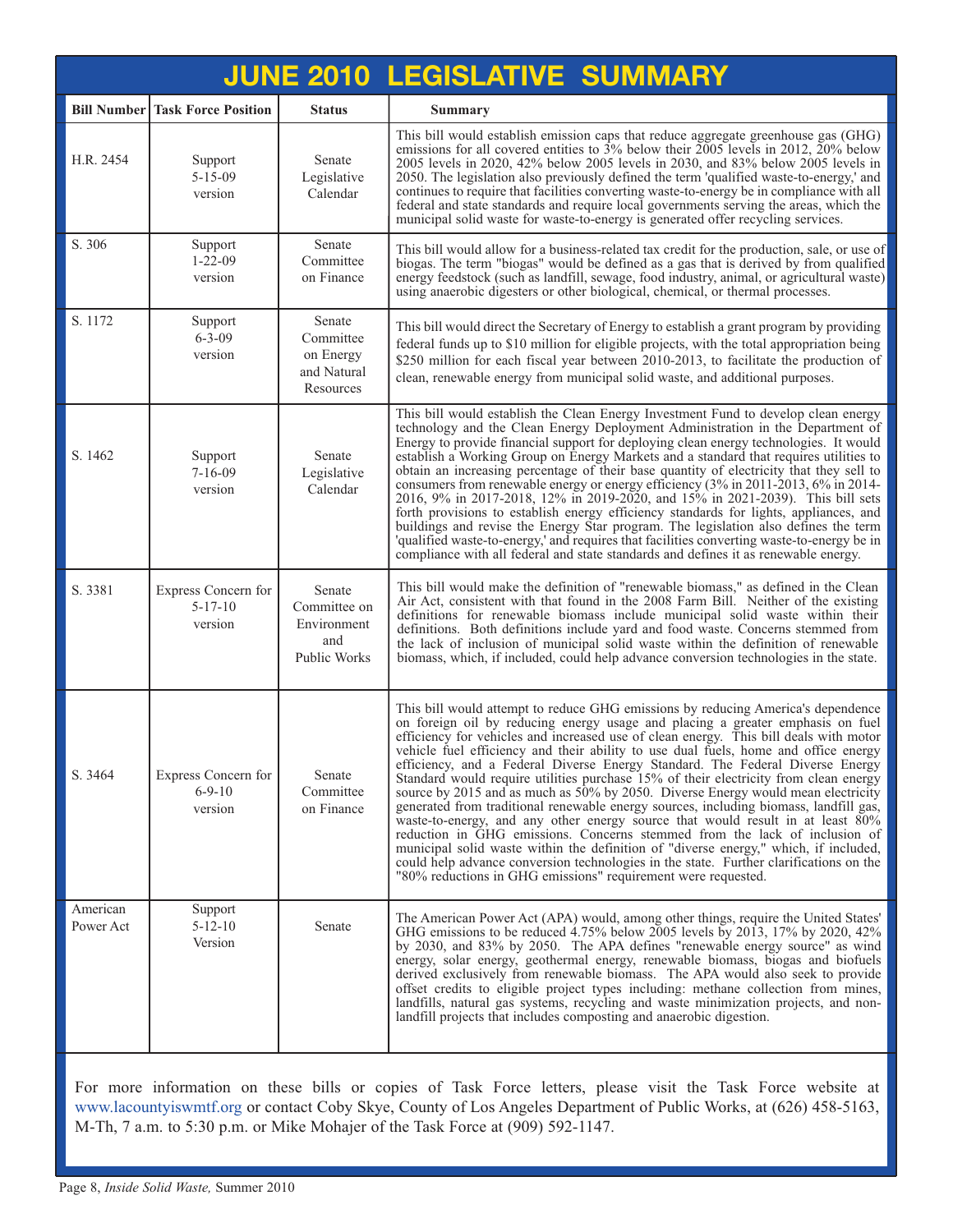## **Residents Recycle and Earn Rewards**

County of Los Angeles residents turned used motor oil and used oil filters into rewards at Countywide collection events. In exchange for recycling, residents received free oil containers, oil filter containers, shop towels, and oil funnels.

From July 2009 through June 2010, nearly 900 residents participated in five used motor oil and eight used oil filter exchange events hosted by the County Department of Public Works. Approximately 2,500 gallons of used motor oil and 870 used oil filters were collected for recycling.

The County Public Works Department also distributed promotional information about the Used Motor Oil and Oil Filter Collection Program, and schedule of events to over

700 residents at the 111th Annual Golden Dragon Parade and the 2010 Fiesta Broadway Festival in Los Angeles.

The Program encourages recycling to help protect the environment for future generations. Improper disposal of used motor oil can result in environmental pollution of landfills, sewers, and storm drains, which contaminate soil, groundwater and drinking water. Just one gallon of motor oil can pollute one million gallons of fresh water — that's enough water for one year's supply for 50 people.

[For information on the program or upcoming events, visit](http://dpw.lacounty.gov/epd/cleanla/default.html) www.CleanLA.com or call 1 (888) CLEAN LA. You may also contact Kathy Salama, County of Los Angeles Department of Public Works, at (626) 458-2118, Monday through Thursday, 7 a.m. to 5:30 p.m.



## **Brag About Your Bag® Campaign**

In November 2009, the County of Los Angeles Department of Public Works launched a Countywide Brag About Your Bag campaign focused on educating the public on the environmental benefits of using reusable bags. During a month-long campaign and with help from campaign sponsors such as Waste Management Inc., The Gas Company, Sanitation Districts of Los Angeles County, and NBC Green is Universal, Public Works visited 55 unincorporated communities and cities, and distributed over 60,000 reusable bags.

The campaign's success was due in part to the collaborative efforts between Public Works and participating cities throughout the County of Los Angeles. Partnering radio stations 710 ESPN, KLOVE 107.5, and LA NUEVA 101.9, provided plenty of incentives to program participants. As a grand finale to the campaign, ESPN Radio offered young participants, ages 5 through 18 years old, a chance to win lunch with campaign spokesman and basketball star, Luke Walton. Rosa Reyes from Huntington Park High School was the lucky contestant who won lunch with Luke. Additionally, KLOVE and LA NUEVA held a separate contest for two chances to win a trip to Miami to watch a taping of Sábado Gigante and \$500 in spending money. Enma Virula and Jennifer Rauch were the lucky recipients of the trip.

For more information about the program, visit [www.bragaboutyourbag.com.](http://dpw.lacounty.gov/epd/PlasticBags/Campaign09.cfm)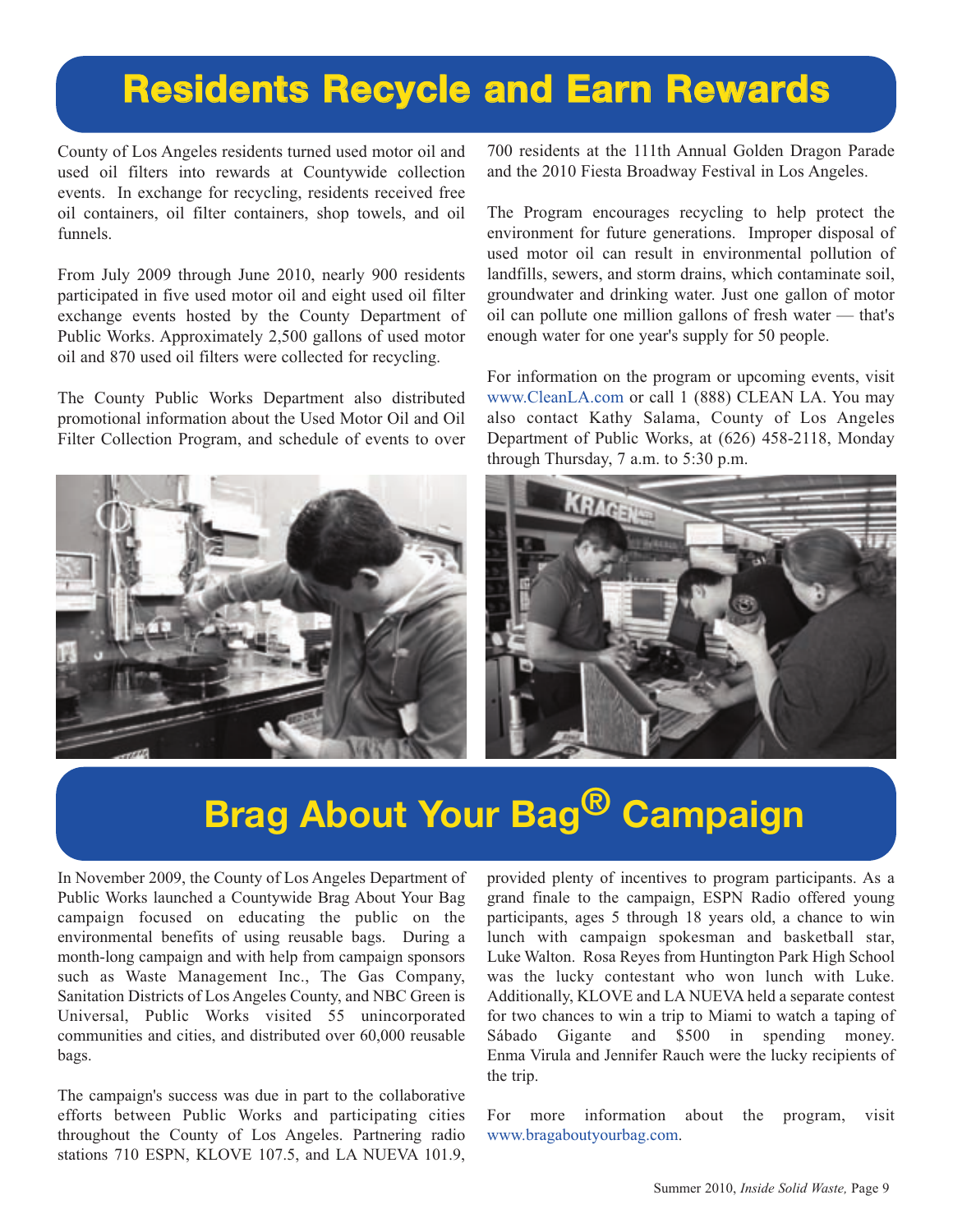## **DRAFT LIFE CYCLE ASSESSMENT REPORT MISLEADING**

The Task Force supports comprehensive lifecycle evaluations of a variety of solid waste management options to provide policy and decision makers with the critical tools and information they need to make informed decisions. However, the Task Force is concerned with the development of a waste management option developed by CalRecycle. These concerns were expressed in extensive comments to CalRecycle on its Draft Life Cycle Assessment and Economic Analysis of Organic Waste Management and Greenhouse Gas Reduction Options (LCA Report).

Specifically, the Task Force is concerned that the LCA Report fails to evaluate key options, such as (1) conversion technologies, despite availability of performance data; (2) relevant environmental impacts such as surface and groundwater pollution, wildlife impacts, litter, noise pollutions, odor, discharge to public wastewater treatment facilities, or criteria air pollutant emissions; and (3) incorrect or skewed assumptions in the Draft LCA Report that may create a bias towards specific management scenarios. The Task Force requested CalRecycle address these deficiencies prior to the Draft LCA Report being finalized.

On April 19, 2010, CalRecycle hosted a workshop to discuss the Draft LCA Report and its interim findings. CalRecycle staff acknowledged several deficiencies in the report that were potentially misleading, and recommended that the disclaimers not be quoted, cited, or "used as a basis for policy decisions regarding organics management be instated." Although the Draft LCA Report includes the disclaimer, the Task Force continues to have strong concerns that, because it is posted on CalRecycle's website and in the public domain, it may nevertheless be used as a basis for decision making and may lead to policies or legislation, both within and outside of California, that are ultimately detrimental to the environment. For this reason, the Task Force sent a letter to CalRecycle requesting that they remove the Draft LCA from their website and the public domain. The letter is available on the Task [Force's website at http://www.lacountyiswmtf.org.](http://dpw.lacounty.gov/epd/tf/) 

For more information, contact Tobie Mitchell of the County of Los Angeles Department of Public Works at (626) 458-4946, Monday through Thursday, 7 a.m. to 5:30 p.m.

## **City of Santa Monica [Compost Give-A-Way Celebrates Curbside](http://www.smgov.net/) Yard Clipping Collection Success**

Throughout the year, the City of Santa Monica collected tons of yard clippings from residents' green containers placed curbside for weekly collection. To thank residents, the City turned the yard clippings into compost and invited residents to haul away a share of the compost. On Saturday, May 15, residents lined up to collect the material revered as an effective way to improve soil health, increase plant production, and reduce the use of water, chemical fertilizers and pesticides. What was the catch? Residents were required to scoop their own compost! Armed with shovels, gloves, bags, plastic tubs, and large plant potters, City employees assisted residents and scooped almost 20 tons of material. The amount of material given away doubled this year due to high demand. The City will offer free compost on a quarterly basis along with workshops on home and backyard composting.

For additional information, contact Kim Braun, Acting Solid Waste Manager, at (310) 458-8528.



**Scoop It Up!**  *Santa Monica residents take advantage of free compost.*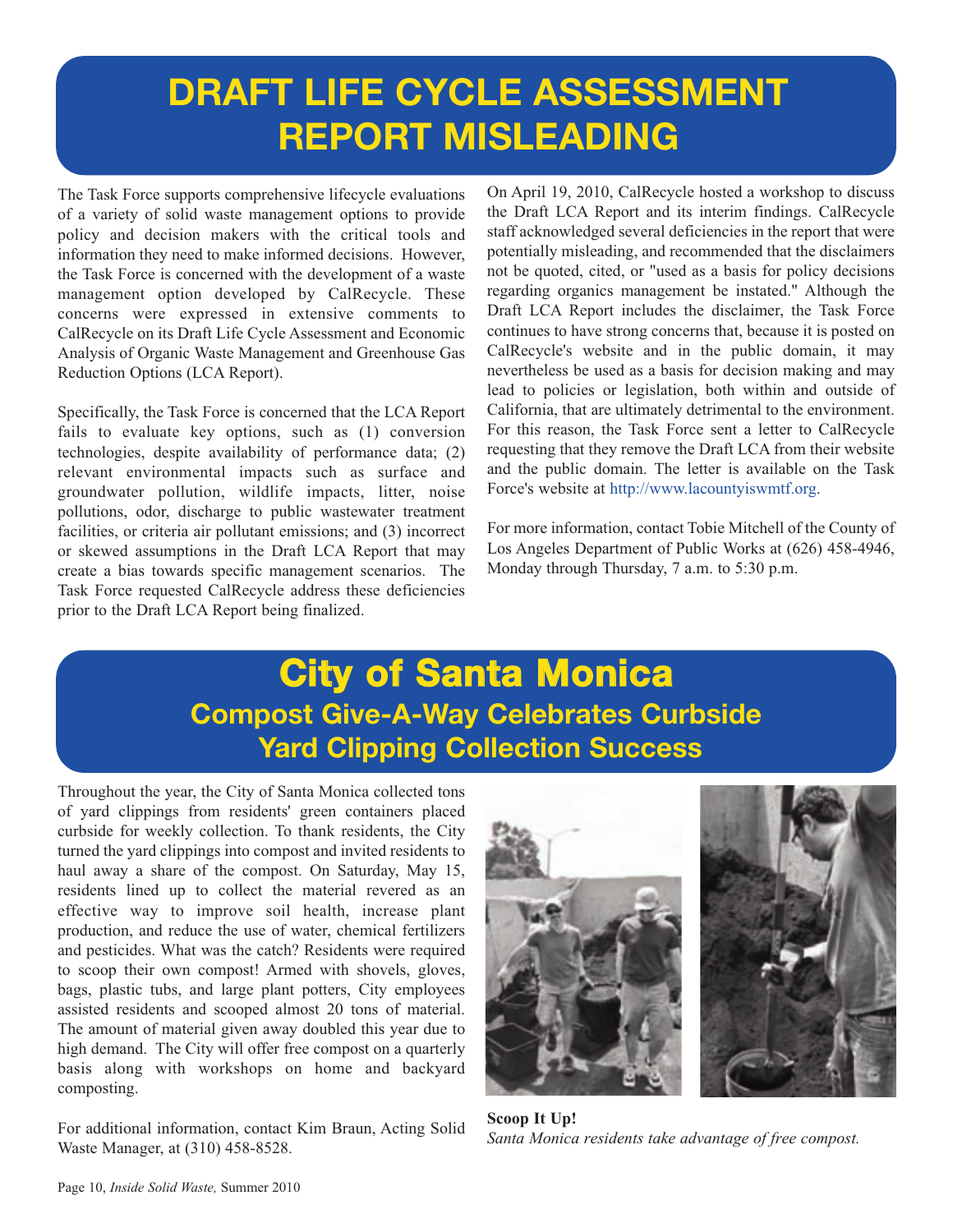## **[San Dimas Celebrates Earth Day](http://www.cityofsandimas.com/)**

The City of San Dimas recently celebrated its second annual Earth Day Celebration in collaboration with the weekly farmer's market in San Dimas.

Despite strong gusty winds, cold, and intermittent pouring rains, San Dimas residents braved the foul weather and made the event a success. The City Public Works Department and several dedicated partners organized the event, bringing utility companies, nonprofits, and local vendors together to showcase what "going green" really means. Participants included Waste Management, SC Edison, Golden State Water, AC Propulsion Electric Vehicles, E-Bike Direct/I-Roll Electric Bicycles, House of Hydroponics, Purchase-Green Turf, Friends of the Dog Park, San Dimas Bike Advocacy, Bikram Yoga Covina, Cuatro Caminos community gardens, Amway sustainable products, Party Lite soy candles, and Waste-Less Living party supplies.

The City distributed stainless steel Kleen Kanteen water bottles with an Earth Day emblem designed by San Dimas (SD) High School art student, Carly Carrasco. Participants played the ChicoBag toss game to win free Custom Logo Earth Day reusable bags, a wheel with environmental questions to test knowledge, and an Enviro-Question board. SD High School students staffed the face painting booth, dressed up as "San Dimas Slick," the City's stormwater pollution awareness seal mascot, and displayed their artwork during the event.



*Mayor Curtis W. Morris with 1st Place Winner Owen Ryan.* 

In addition, the City's Public Works Department organized a Recycled Item Contest, encouraging local elementary students to look in their waste/recycle bin and create artwork that would otherwise be thrown away. To encourage participation and awareness, teachers like Mr. Miedema of Ekstrand Elementary offered students extra credit for participation. With sponsorship from WebMetro, a local web marketing company, the top four artists, Owen Joseph Ryan (pre-k), Yackie Osorio (5th grade), Gwen Ryan (1st grade), and Claudia Lopez (5th grade) were rewarded with Raging Waters season passes. They were also honored by the San Dimas City Council.

This event demonstrated how collaboration between a municipality, utility agencies, businesses, and the education system can create a meaningful and memorable experience while teaching important lessons and raising awareness about the earth and our personal impact to it.

For additional information, contact Lisa Monreal, City of Sand Dimas Public Works, at (909) 394-6244.



*Rycled Item Contest winners (l to r): 1st Place-Owen Ryan, 2nd Place-Yackie Osorio, and 3rd Place-Gwen Ryan.* 



*Slick at Public Works Earth Day Booth with Environmental Services Coordinator, Lisa Monreal and daughter, Jayda.* 

Summer 2010, *Inside Solid Waste,* Page 11